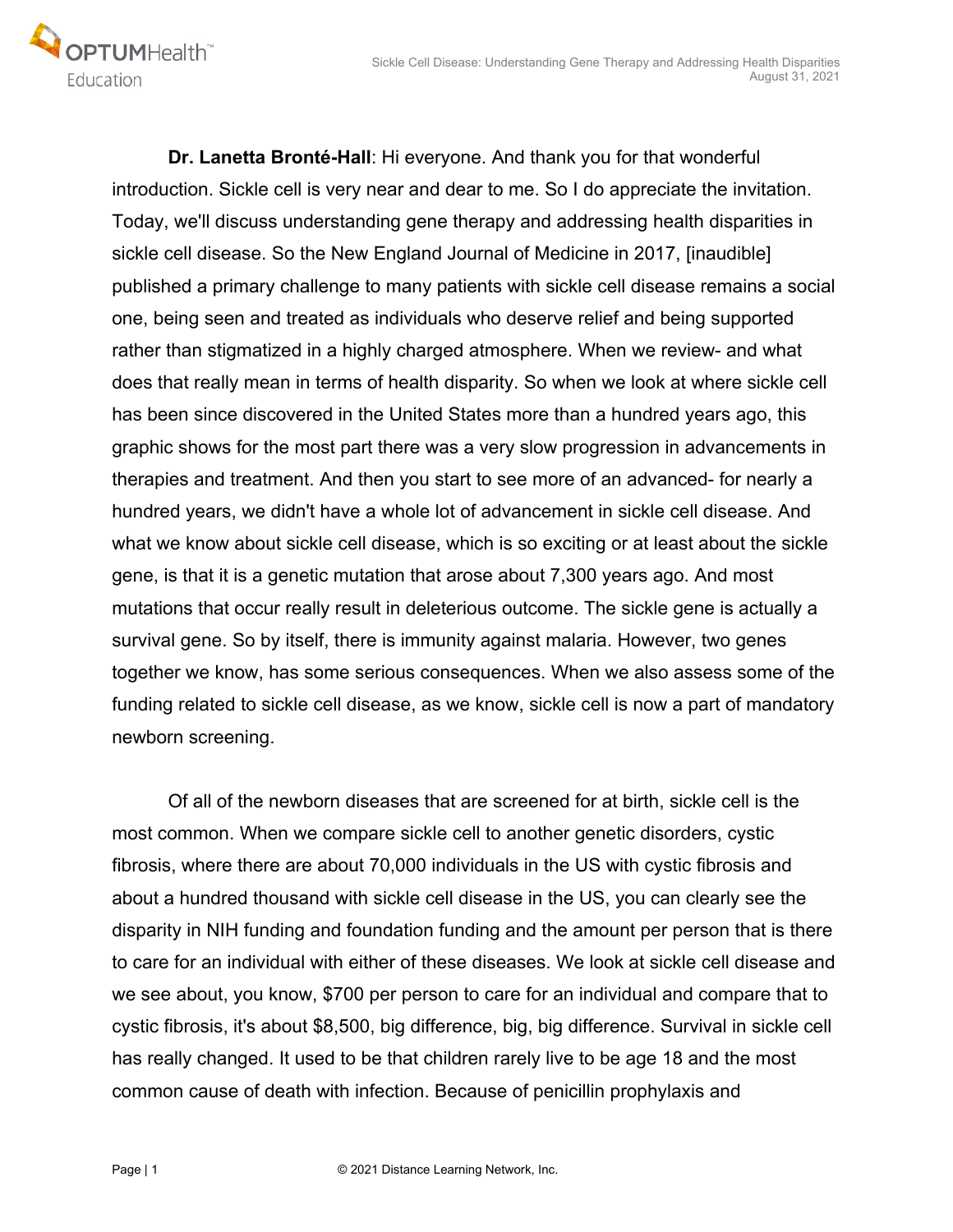

pneumococcal vaccine, it really has reduced the rate of invasive pneumococcal infections by 90%, which was why the props one and props two clinical trials with penicillin prophylaxis were stopped early, and the institution of newborn screening and penicillin prophylaxis. So greater than 98% of children with sickle cell disease now live until adulthood. So excellent, excellent public health outcome there, but what are the causes of death now? So we now see acute chest syndrome and multiorgan failure in both children and adults. We also see a disparity in ED admissions and hospitalizations by age, meaning that when the baby is born with sickle cell disease, they're in a wonderful system of care. And we see that here where you see a mirroring of ED visits and hospitalizations.

 So we kind of look at this as that ED visit was an appropriate ED visit because there was a hospitalization associated with that. And you don't see an erratic pattern of the child just going only to the ER and really not being assessed very well for any ongoing, long-term complications. When we hit age 15, that transition period, which we all know so well and many difficulties arise, children just kind of want to be free of the disease and are tired of going to many hospitalizations, and you start to see this pattern unfold of where [inaudible] have a lot of ED visits and then you also see the erratic pattern of the hospitalization. So it really begins at age 15 as they're transitioning. And what we now know, what the current data is showing that we've done such a great job of getting these children beyond the age of 18 with penicillin prophylaxis. Now, because of the lack of adult providers, we're now seeing greater than 50% of patients with sickle cell disease are dying before the age of 45 years old. And this is a trajectory that we want to change. We're trying to change that with treatment. What new FDA approved drugs are now available for sickle cell disease, where we didn't have anything for over a hundred years and now we have three drugs that we have in the market that are FDA approved for sickle cell disease. And now I'll just briefly go over those. This slide highlights that sickle cell disease is a chronic and complex disease and trying to manage a disease in an acute care setting, where we saw that erratic pattern of ER visits and hospital admissions will not lead to good outcomes for this patient population.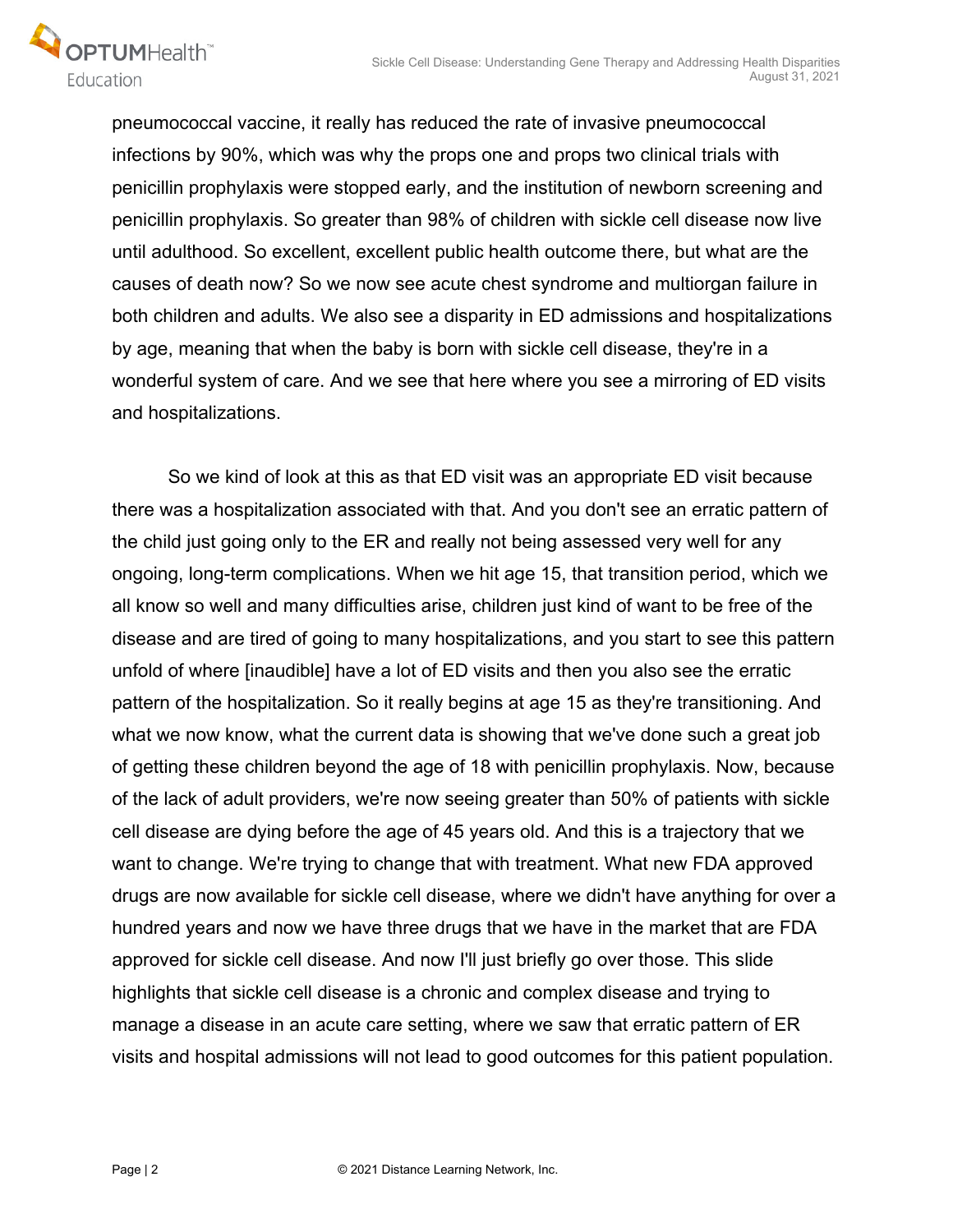

And the complications are just so many, acute complications on top of chronic complications. There are various exacerbations over and over again. But there are many acute and chronic complications and so we definitely need better solutions and better management and a better system of care for these patients who constantly still experience pain, which is the hallmark of sickle cell disease. There are many different types of pain. And so we want to, you know, make sure that we are assessing the pain appropriately, but pain starts very early as you know, and the VOC or the vaso-occlusive episodes or this pain can last anywhere from three to nine days. Pain management primarily involves acetaminophen, some NSAIDs, opiods, IV hydration. But now we have these FDA approved drugs- hydroxyurea has been out there for a while since 1988. We have slow uptake for various reasons. Patients report, you know, it's a chemotherapy drug, they don't want to take that, they want to have children. So we only have about anywhere from 10% to maybe 20% uptake of hydroxyurea nationwide. We also now have L-glutamine, crizanlizumab, and voxelotor. Those are the three drugs that were recently approved by the FDA. And these drugs work in various aspects of anti- of targets within the capillaries and within the red blood cell. So they're anti-sickling agents, anti-inflammatory agents, anti-oxidants, but this whole system of this highly charged inflammatory system leads to a great deal of pain for these patients.

 We're actually now working with a company where we can measure some of biomarkers, the p-selectins and the VCAM, which show the inflammation. And I tell you, it breaks your heart because all of the patients are in the critical zone. So just as we get a call from Quest about critical labs, we're now receiving calls from Functional Fluidics about the patients in these biomarkers that are all these pain biomarkers that arethey're all in the critical zone. So we're really trying to make sure that we get them on these newer medications to help with that inflammatory process. So what do we consider- how do we go about using these medications? And particularly, when we think about transplant or gene therapy- we want to consider the age, we want to consider route of delivery, and we want to consider indication. The types of therapies are disease modifying. So how can we change the course of the disease without a cure? So that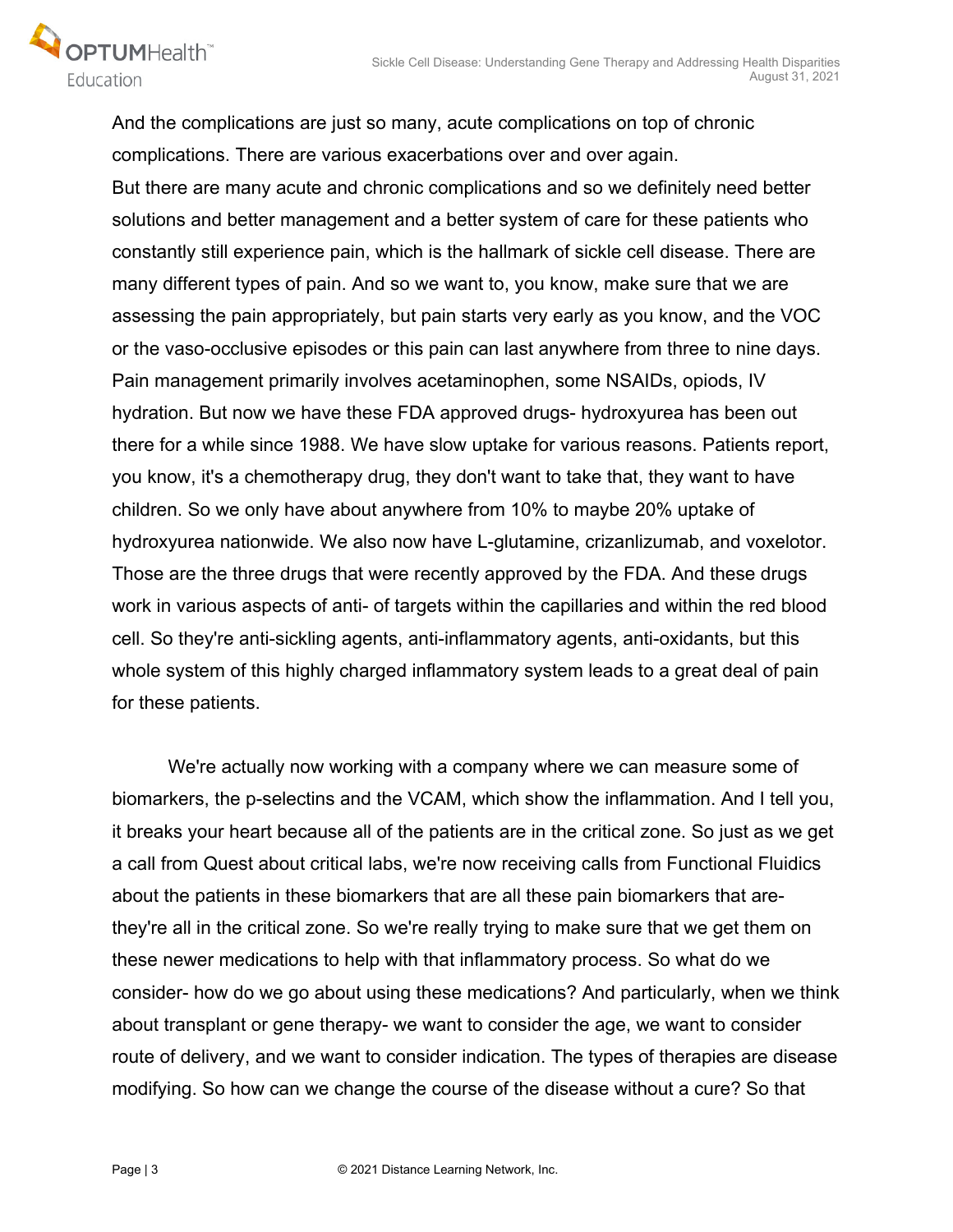

would be with hydroxyurea, crizanlizumab or Adakveo, voxelotor or Oxbryta, Lglutamine or Endari. So these are disease modifying. Then they're also curative therapy, bone marrow stem cell transplant. There can be a sibling match, haploidentical or unrelated. And then there's gene therapy. And these are conversations and options that we would like to start to present to patients and families, because they really don't look at their disease in sort of like buckets of, okay, there's therapies, there's curative therapy and then there's gene therapy. Okay. We also want to take into account the quality of life, which is typically very poor for many of our patients. We do a PHQ-9 on a daily basis if they come in and definitely on a monthly basis, and they're usually greater than five and we refer them to our in-house social worker. We have to weigh the risk and benefits of short-term, long-term risk. And then reproductive health. I mean, a lot of patients will not want to participate and be compliant with certain medications because they do want to have children. And so we have to respect that. This just discusses the recommended treatment approaches.

 So I'll just let you review that on your own so we can kind of get to some of the gene therapy and discuss some of those targets of the newer medications. And this is the treatment options, hemoglobin S polymerization. Are we targeting S gene? Are we targeting vasocclusion? So some of the inflammatory biomarkers as well. Blood transfusions, the mainstay of treatment in sickle cell disease patients, again, more palliative, acute episodic. There are patients on chronic transfusion program, you know, those who've had strokes. And then there are various benefits to each of the therapies. And again, you can take your time and review those. So current curative therapies and strategies. And the patients and their families are always interested in curative therapies, particularly when they watch television and then there's 60 Minutes and Dr. Francis Collins is on and talking about gene therapy or transplant and successful outcome. We then start getting a lot of calls and patients are like, sign me up, I want to learn more about the transplant or the gene therapy. So this is a long process, a long commitment and a lot of education that really needs to go out to patients and families. But this is a very exciting time for sickle cell. I mean, we are really marching down this path of curative therapies and the strategies that work best. So we have allogeneic stem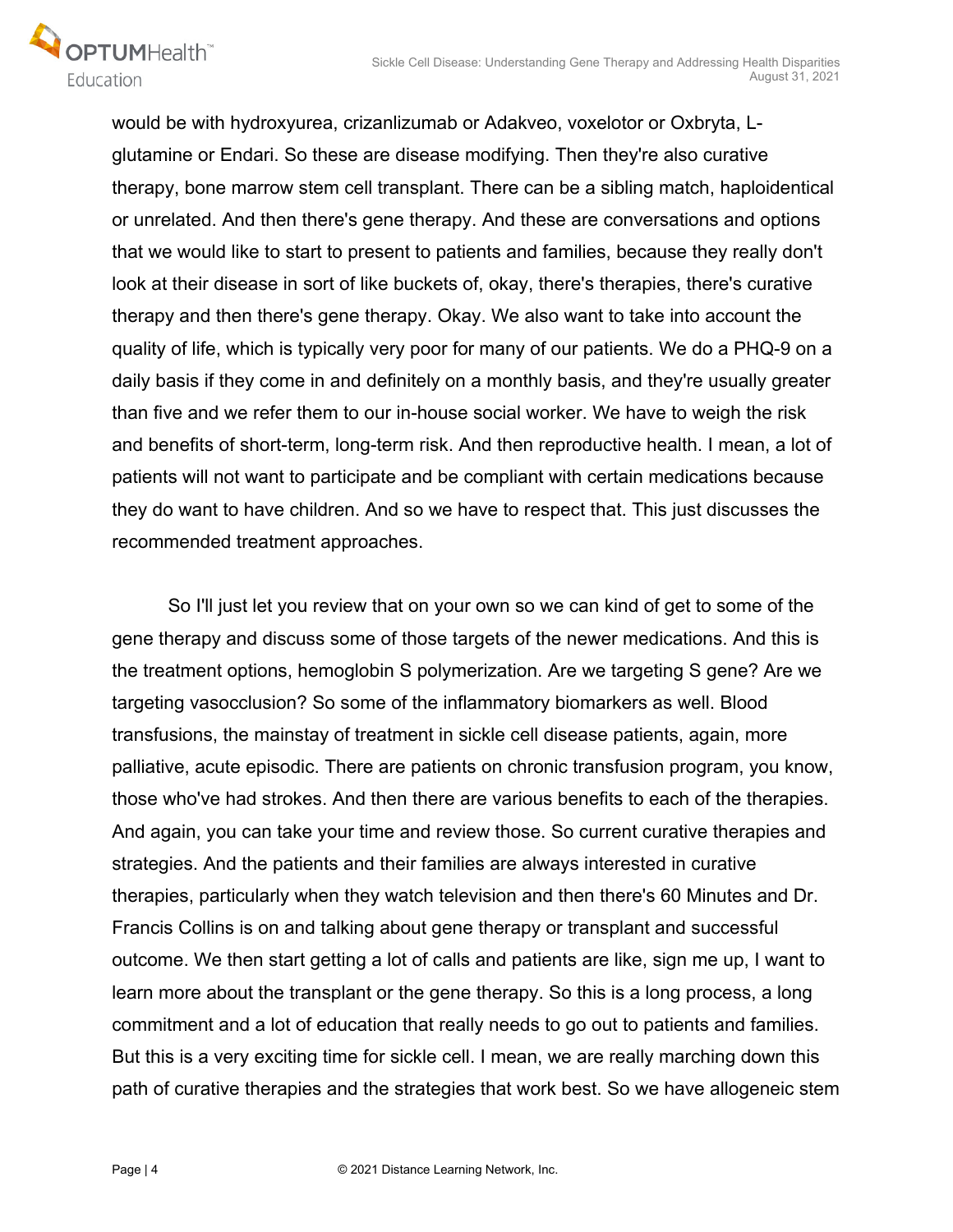

cell transplant, where there's myeloablative regimens, reduce intensive regimens and non-myeloablative regimens where we actually have 50 clinical trials listed now in clinical trials.gov for allogenic and autologous transplant. There are 10 clinical trials. We also now have gene therapy with the lentil viral strategies where we can induce fetal hemoglobin. There's downregulation of the BCL11A globin chromatin structure. And so the goal there is to downregulate beta globin gene expression. And then we also have the gene editing, using the zinc fingers or CRISPR-Cas9. And again, that is downregulation of the BCL11 genes.

 So the approaches to gene therapies- is it disease modifying versus curative like results? So kind of keep in mind that the sickle gene by itself, you know, technically is a survival gene. So if you are a carrier, if you have sickle cell trait, typically you don't have any untoward outcomes. I mean there are some complications that are associated with sickle cell trait. So we do educate patients or individuals who are carriers about trait, but when we talk about disease modifying versus cure and gene therapies, you know, the thought sort of is if a patient has a hemoglobin profile that look like a carrier status, then is that good enough? Or do we need the outcome to be hemoglobin AA? So the approach to gene therapy allows for the addition of a helpful gene so the level of production of this new hemoglobin will determine how well it changes the course of sickle cell disease. So it's disease modifying. Then there's also the gene knockdown. We're looking at that BCL11A to improve the fetal hemoglobin levels and the level of production of fetal hemoglobin, which can also determine how well it changes the course of the disease, almost like hydroxyurea that increases the fetal hemoglobin level. We are going to look at the efficacy and safety of CRISPR-Cas9 gene edited therapy to treat sickle cell disease. So again, what is the risk-benefit profile? And is this something that we can move forward with in a way that will lead to almost a standard of care in the future for sickle cell? Okay. So the lentiglobin gene therapy versus the CRISPR-Cas9 gene editing. With lentiglobin, it is insertion- lentiglobin gene is inserted randomly into the target cells. This makes a functional protein despite it's still a faulty gene, but we are concerned about insertional mutagenesis using this strategy.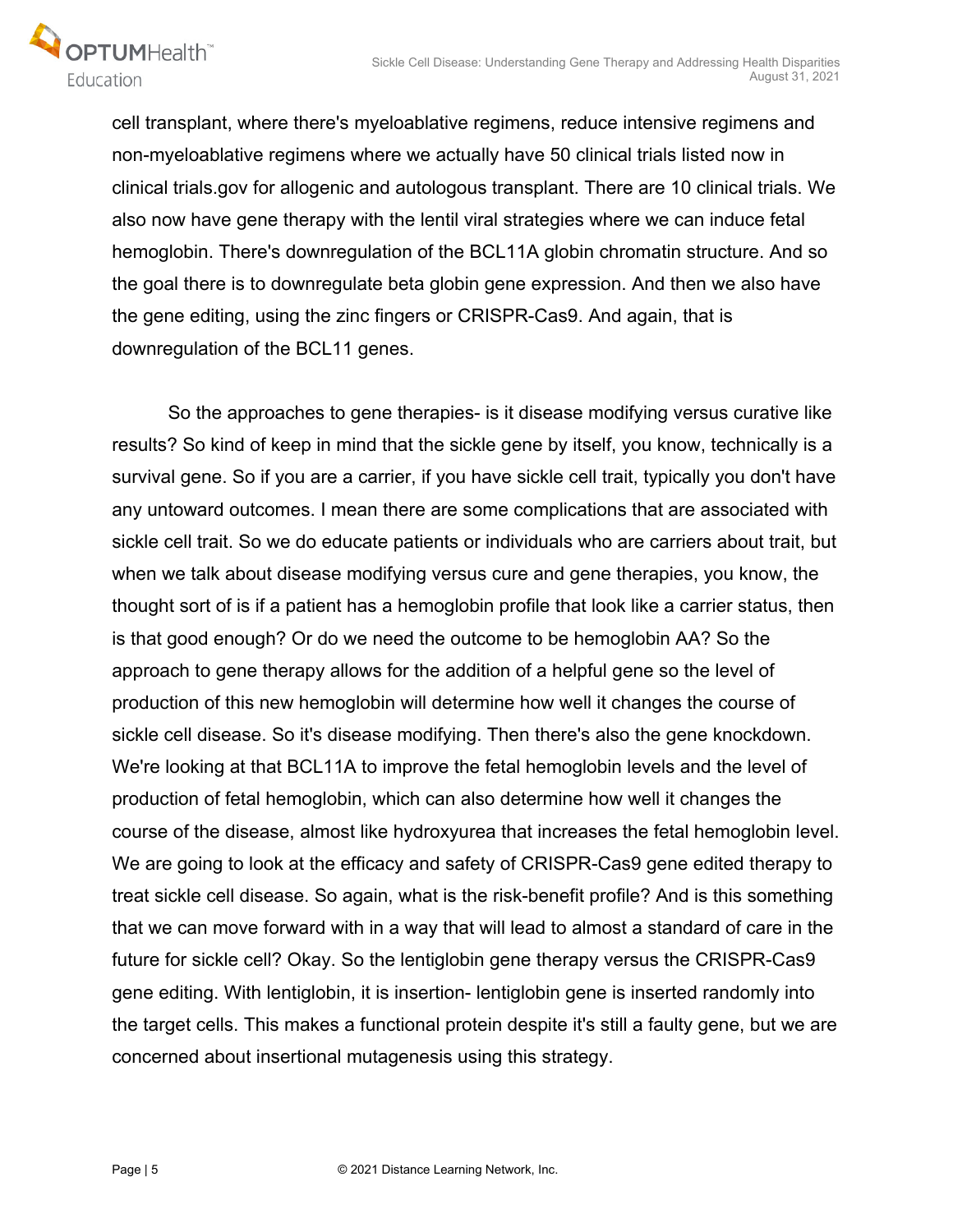OPTUMHealth

 The CRISPR-Cas9 gene editing actually, there's a disruption or a correction of the gene by targeting certain sequences. And this is therapeutic gene editing called off target effect. So this is an example of gene editing with [inaudible] using the CRISPR-Cas9 and the challenge here is improving the therapeutic gene editing rate over unintended editing. So there's still some concern about insertions and deletions. So we're, you know, still sort of treading water there, but things are moving in the right direction. So here we- this is a trial using- producing fetal hemoglobin where there was a disruption in the hemoglobin repressor BCL11A. This one is again, another gene edited therapy for sickle cell disease. This is a directly- this particular strategy correcting the sickle mutation. There is a high [inaudible] efficiency and this came from a single stranded DNA donor. This is ex vivo gene edited therapy for treating sickle cell disease. This is autologous, so we isolate it from the patient, deliver the gene editing regents into- back into the cells. We remove any of the remaining cells using chemotherapy and infuse the gene edited hematopoietic cells and then a few percent of the gene edited hematopoietic cells can then regenerate the blood system. So this is just the research workflow and you can review that. So the characterization of gene edited for sickle cell disease, it gives a high level of about 39% of the sickle mutation correction, which is, you know, excellent. There's reduced sickle hemoglobin S and increased normal hemoglobin A. It's also been shown to reduce sickling overall and the detected gene corrected cells after 16 weeks of engraftment. So very promising. They're unintended genomic modifications with unforeseen side effects of gene editing, and that is what we're looking at now. There was one study in particular with [inaudible] that had to pause their research, but they are now back up and running. But we do have the small insertions and deletions.

 So successful genome editing relies on the accurate quantification of the repair outcomes. The challenge here is that we fail to detect large genomic modifications and rare insertions and deletions. So we just don't know what those outcomes are going to be. And when we're having those discussions with patients about and their families about risk benefits, with sickle cells, that could be a challenge sometimes because technically, you know, you can live a long time if you're well-managed with sickle cell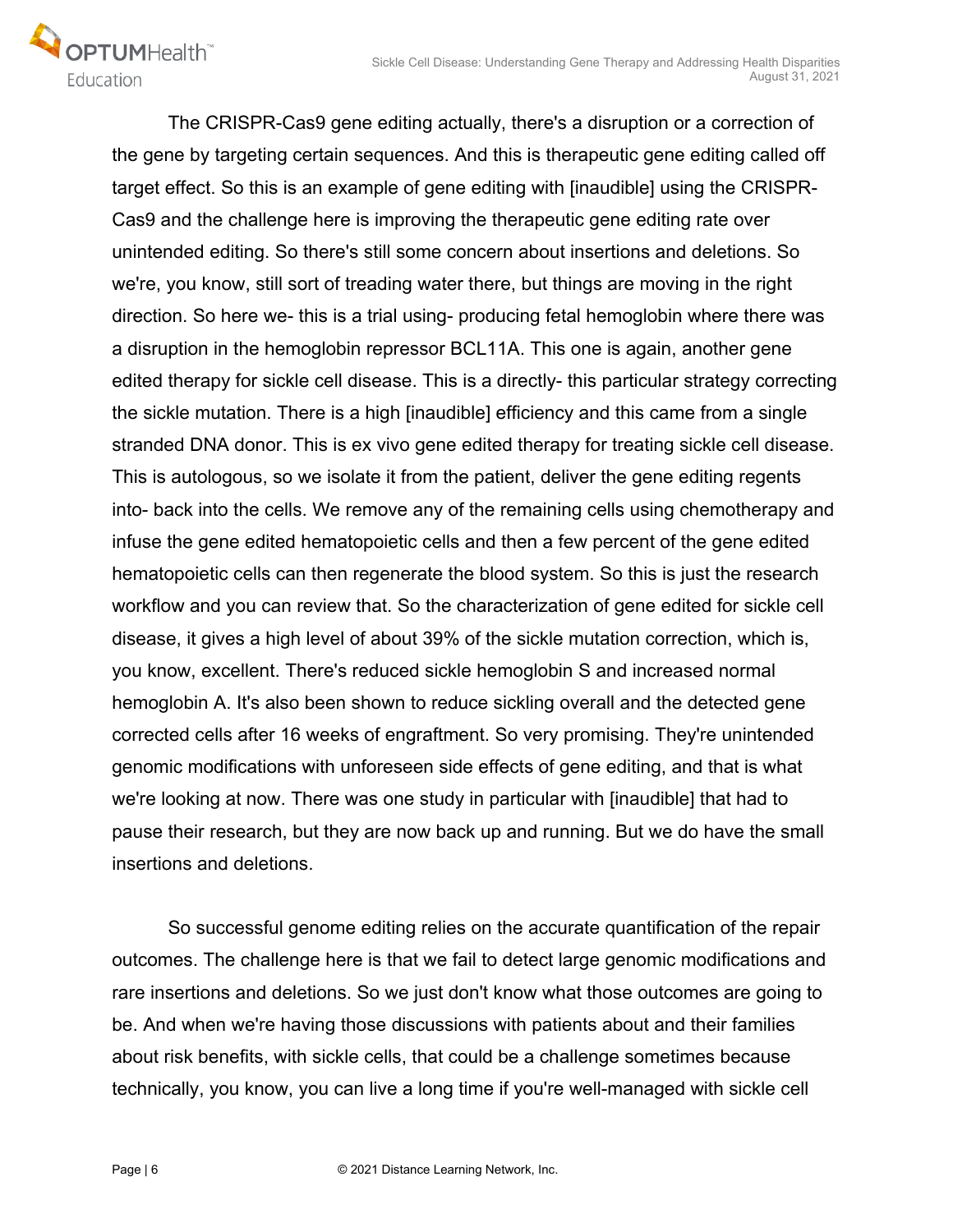

disease. So do you risk gene therapy or transplant and, you know, risk having graft versus host or creating a whole another disease because you're now dealing with graft versus host. So what- you know, how do we actually weigh some of those risksbenefits? What are some of the inclusion-exclusion criteria? And oftentimes it comes down to patients needing to have severe disease, which they get a little upset when they hear that because they all say that they have severe disease, but typically not severe enough for many of them to go into some of the transplant trials that we do have. But we know that this will will change as we continue to progress with gene therapy and transplant. So again, there are various types of insertions and deletions, and we don't know the hemoglobin variance that occur. We don't know what the function is. So the research will just continue to lead us down the path to continue to refine our strategy and regimen. So we have high fidelity. So there are lots of ways to improve the genomic rearrangement between on and off target sites so that we can have outcomes that are not deleterious to patients. So then we start getting into some of the issues related to HLA match siblings donors. And this is in the myeloablative transplant. These have historically evolved conditioning. You know that it's associated with significant toxicity. And we now know that it's not necessary since the mixed donor chimerism can achieve hematologic cure of sickle cell disease.

 So can we cure sickle cell disease with less intensive conditioning? So I think that was certainly be desired by many. The non-myeloablative transplant for sickle cell disease in adults, this is one that involves 122 participants. Patients do really love participating in clinical research. And so I hope that in our community here in South Florida, we are able to get more patients to participate. But those that participated in this trial were sickle-free survival and 85% of them. And they had no chronic graft versus host disease. So we didn't create a new disease for the patients to deal with. So can we use this approach to effectively cure children? So the SUN trial sickle transplant using a non-myeloablative approach. This is a prospective phase two multi-center trial, including children and young adults ages 2 to 24.99, HLA identical siblings able to donate peripheral blood stem cells, all genome types are welcomed and it leads to one clinical complication from sickle cell disease. These are disease severity eligibility for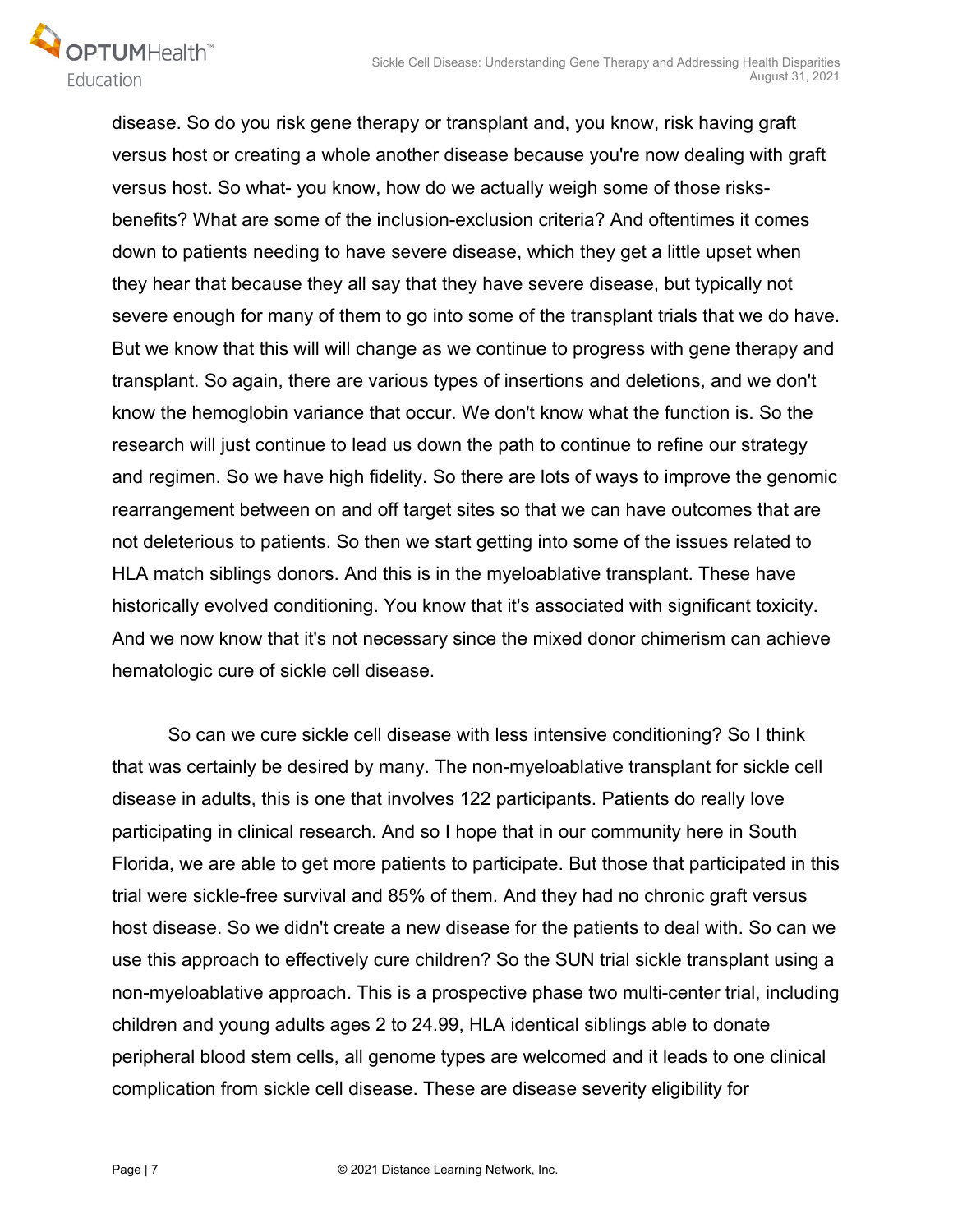

hemoglobin SS or hemoglobin S beta thal 0 or hemoglobin SB or S beta plus. So again, when we talk about severity, this is the criteria that the patients often need to meet. So abnormal TCD, any infarction on brain MRI or overt strokes that you can have a chance to look at those. Here is the SUN transplant regimen. So you have your alemtuzumab, your total body irradiation, low dose and then your rejection medication there. The enrollment, we had our first patient in 2018. In March, 2020, the enrollment was positive COVID-19, and then in May, 2020, enrollment resume. So there are 28 consented patients and 24 have been transplanted. The target there is 30 and it's going to be expanded to 40. So the results on the first transplanted patients. So we have 15 that are here. The average age is 13.7, 60% males. The genome type was 80% hemoglobin SS and then 7% each for beta thal 0 plus and [inaudible. So the pre-HSCT treatment hydroxyurea, 87% were on hydroxyurea and 33% were on chronic transfusions.

 The most common disease severity eligibility criteria met were greater than three episodes of pain requiring treatment with opioid or IV medication. That typically is not a challenging one to me, because again, pain is the hallmark. Hospitalization for pain or ECF on hydroxyurea, that was eight and then greater than two acute chest syndrome events, and there were six individuals with that. And then the silent strokes, there were five. The aim one was disease-free survival. So the median followup in this child was 580 days. So 291 to 1049, 73% greater than a year post-transplant had disease-free survival, so 73%. You think about some other hematologic disorders and transplant, do you have that type of survival? A greater than one year post-transplant, 73%. And then 15 out of 15, eventually with a hundred percent survival, no acute or chronic graft versus host disease. One graft rejection, return of sickle cell disease. So we now have 93% disease-free survival. So this to me is just such a selling point. If we had a child with leukemia, I mean, this would just be a great statistic to share. So hopefully, we'll be able to share this type of statistic with all children if they want it, if their parents want them to have a transplant for sickle cell and potential 93% disease-free survival. In terms of quality of life, no decline in quality of life during the transplant and improvement in quality of life one year post-transplant. So you will often hear the transplanted individual talk about just running and having more oxygen and just more life- just feeling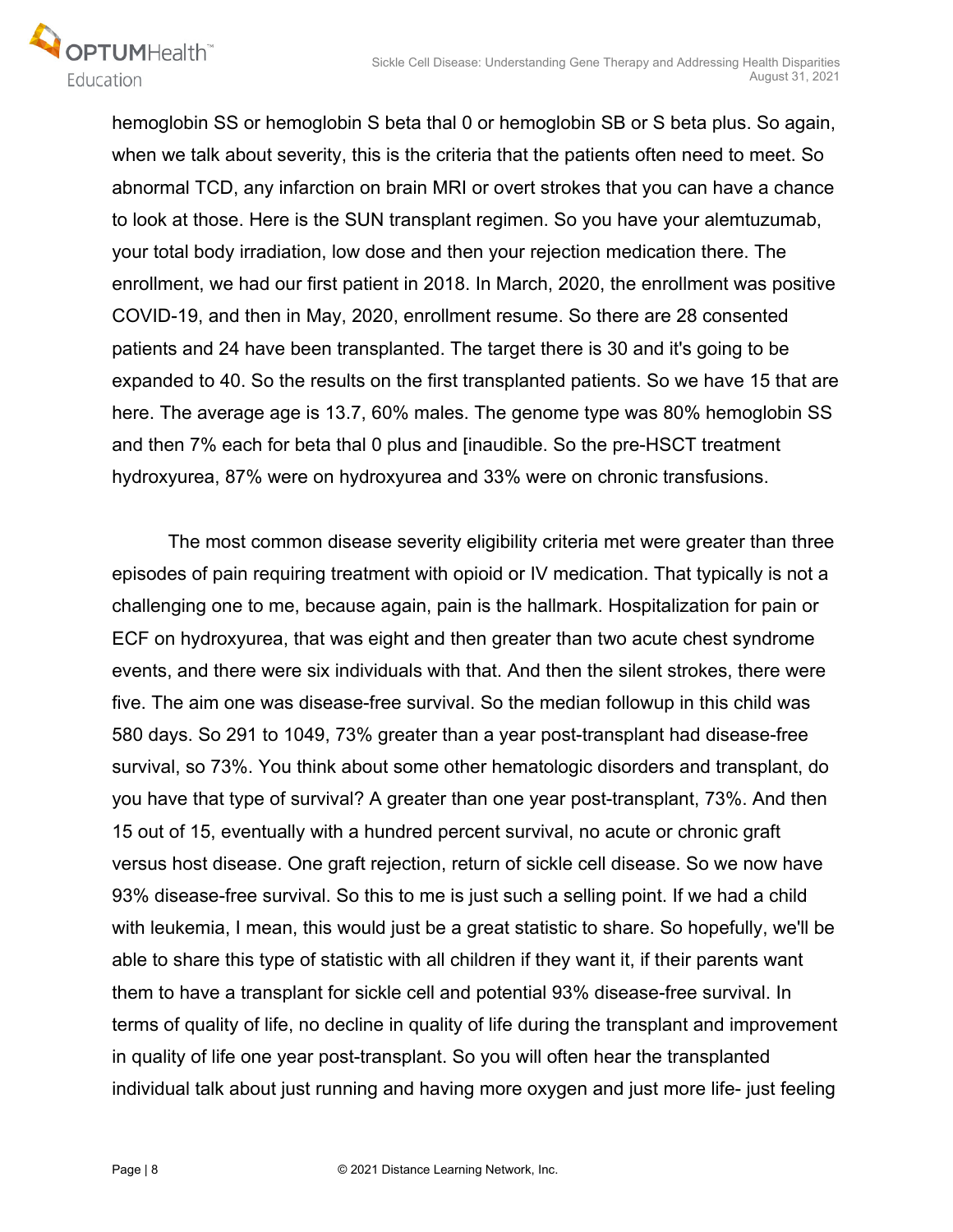



more lively in general. Transfusions, really big in terms of being able to reduce the need for blood transfusion. So six out of 15 or 40% of patients required no platelet transfusions. The number of platelet transfusions with the median was one. And you can see in the SUN trial, the number of platelet transfusions was literally almost nothing.

 So future directions, we want to evaluate fertility, hormone levels, semen analysis, immune reconstitution studies, impact on cognition, long-term outcomes, decreased graft rejection, and expand eligibility. I think the overall goal when we, again, tie this back into healthcare disparities and looking at some of the challenges with sickle cell disease in particular, we do want to make sure that we have an opportunity to develop a system of care that embodies and embraces gene therapy and transplant therapies for sickle cell disease, which means that we really will need a system of care to do that beyond pediatrics. This is another trial, hemoglobin 206. This is just looking at a particular group in that trial in some of these outcomes. So again, we have a number of clinical trials that are now open sport. Gene transplant, this particular trial is looking at the completion of vaso-occlusive episodes, greater than six months, post lentiglobin treatment. So this is the lentiglobin gene insertions. Again, there's some randomness in this gene- in the insertion of this gene. And so we are closely monitoring this one. The patients did report a decrease in patient-reported pain intensity, and most of these clinical trials, that first aim is usually centered around the reduction of pain, because that is what the patients complained of most and pain is now the target of the FDA for sickle cell disease, although we're looking at other endpoints, clinical endpoint is going to be hard to kind of get away from that pain endpoint. So we are seeing a reduction in pain for hemoglobin 206 with the lentiglobin treatment. We also see some of the hematological parameters decrease or improve, so the reticulocyte counts, lactate dehydrogenase, indirect bilirubin- I know we don't necessarily use these biomarkers to state that a patient is actively in VOC, but we do see that these are constantly elevated in these patients. So they're either hemolyzing a lot, but whatever the reason, we do kind of want to start getting a better handle on getting these patients into a better health state. The safety profile of the post lentiglobin treatment, one patient had a non-serious grade two related neutropenic fever, but that resolved.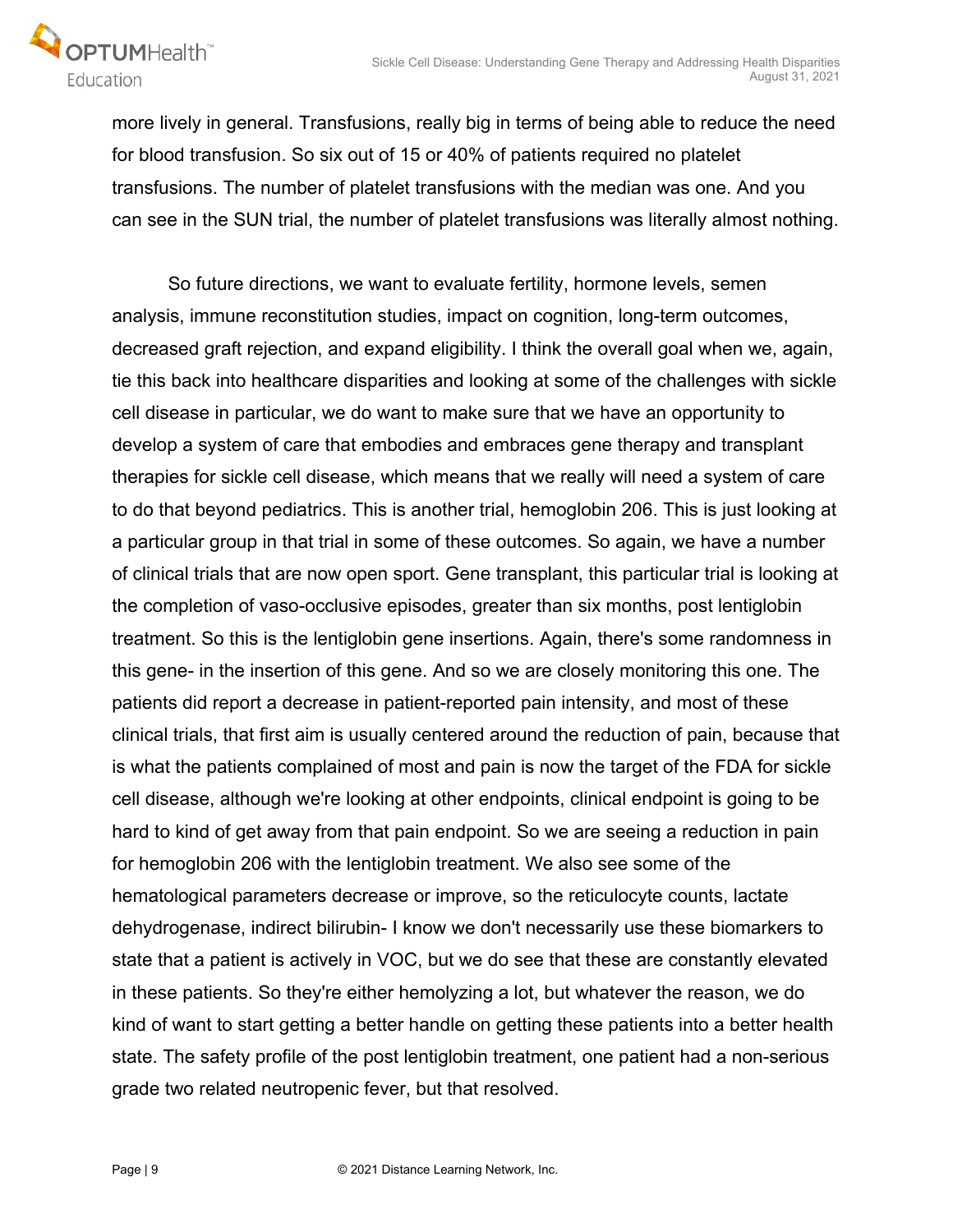

 No cases of veno-occlusive liver disease, graft failure. No cases there. No vector mediated ROL or insertional oncogenesis. There was one death attributed to cardiopulmonary disease and unlikely related to lentiglobin. , This was more than 18 months post-treatment in a patient with significant baseline SCD burden. So a lot of the negative outcomes that we do have and have experienced, you know, likely has to also do with the fact that we are selecting the most severe patients. So we do have to account for that when we're doing the clinical trials. So with the lentiglobin, the trial was on hold. It was initially reported MDS diagnosis. It was revised to transfusion dependent anemia in a patient treated. So here, the patient has persistent anemia for six months after transplant and was found to have trisomy 8 in 6% of the cell. The 6% of cells scored on six-month bone marrow aspirate, but no blasts or no dysplastic cells. The PI assessed it as serious grade three ongoing and possibly related to lentiglobin for SCD. So emails went out, the child got shut down, everybody kind of freaked out. A follow-up bone marrow aspirate revealed no genetic or chromosomal abnormalities, and no evidence of myeloid neoplasm and the diagnosis was changed to transfusiondependent anemia with investigations ongoing. So continue to watch the peer review literature if we continue this trial and look for these outcomes. The patient in group A was diagnosed with AML. This patient was treated 5.5 years ago, and we know that there are some risks to all of these studies and we'll just continue to enroll, monitor the safety profile, present the data to the data safety monitoring board and to the FDA and really continued to expand this strategy for sickle cell disease.

 So in summary, for the lentiglobin and that is now back up and running, but there was complete resolution of severe vaso-occlusive episodes up to 20 for a month of followup. So it's 24 months, you know, two years, a good timeframe for patients to be pain-free probably. So there was complete resolution of vaso-occlusive episodes after stabilization of the hemoglobin A expression. Again, that was up to 24 months. Improvement in patient reported pain intensity sustained over 24 months. Median total hemoglobin consistently greater than 11 grams. So patients, you know, constantly complained about low hemoglobin, feeling tired. So we have here an opportunity to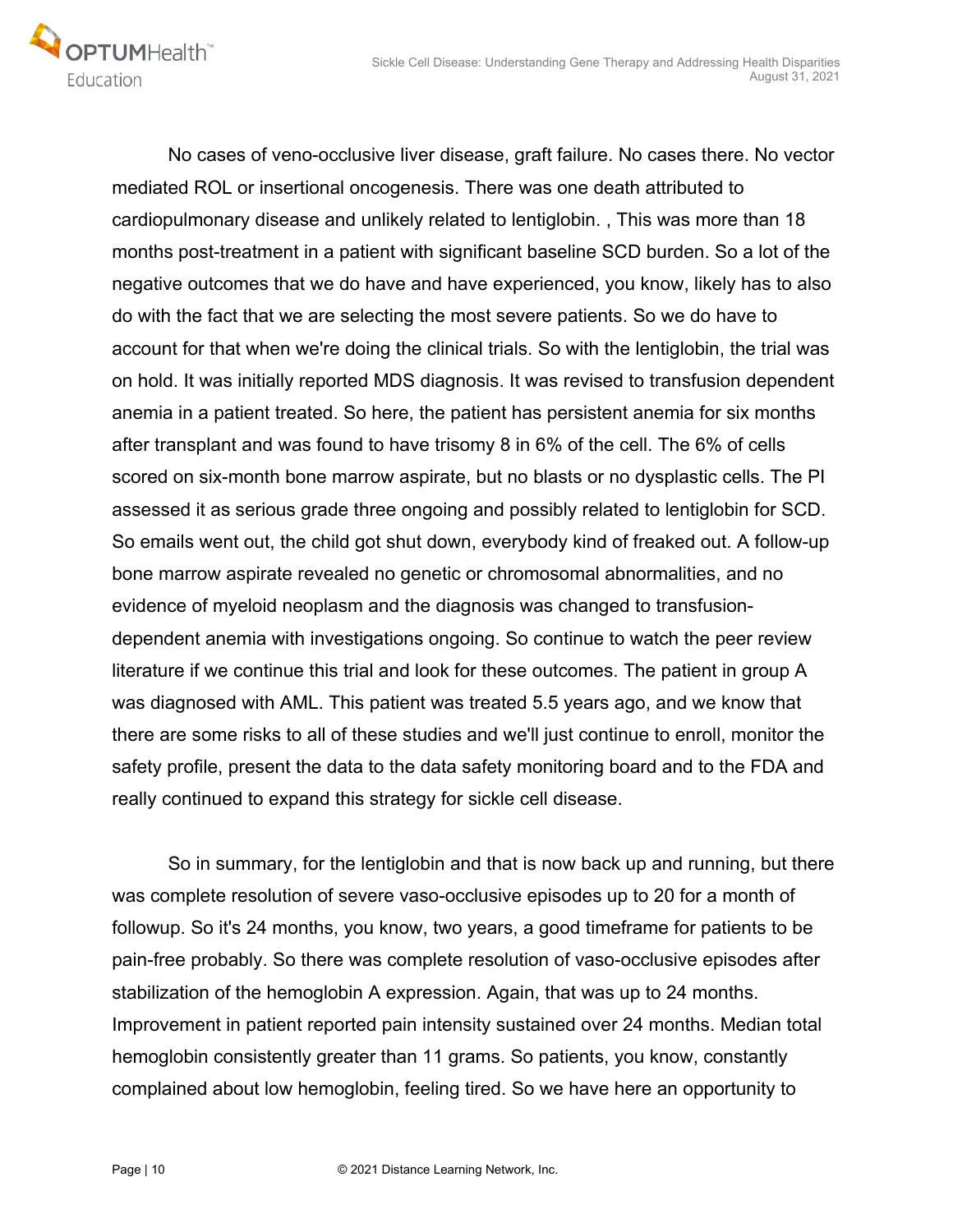

consistently have a hemoglobin greater than 11. Near pancellular expression of hemoglobin A greater than six months post lentiglobin with an average of 90% of the red blood cells containing hemoglobin A greater than 18 months post-treatment. The key markers of hemolysis approaching near normal levels, post lentiglobin treatment and the safety profile post lentiglobin for sickle cell disease remained generally consistent with the risk of autologous stem cell transplant, myeloablative single agents [inaudible] conditioning and underlying sickle cell disease. ARU1801, this is another trial that demonstrated meaningful clinical benefit for patients with severe sickle cell disease using reduced intensity conditioning. So ARU1801 is an investigational gene therapy to induce the expression of novel hemoglobin F. We love the hemoglobin F. No serious adverse events related to ARU180 or chemotherapy have been reported so far. Longterm engraftment for up to 36 months without the use of myeloablative chemotherapy, which is excellent.

 Clinically meaningful long-term reductions in disease burden was observed with ARU1801, significant reduction of vaso-occlusive episodes, process improvements correlated with improved efficacy and patient three, so greater than 37% total hemoglobin F with higher hemoglobin up-to-date, near pancellular hemoglobin F distribution and no vaso-occlusive episodes through 12 months post-treatment. The momentum study is a phase one, two trial of ARU180 utilizing reduced intensity conditioning in patients with severe sickle cell disease. So kind of more of the same type of picture but gives you just a full, comprehensive view of the sponsors that are now available in this space, not only in the drug therapy sections but also for gene therapy. So there is a lot of interest at the highest level of our government in our research institutions, National Institutes of Health to really find a cure for sickle cell disease. We- here at the foundation- we are a local organization in Hollywood, Florida, started out- I started out at one of the local safety net hospitals here and created a sickle cell program that really flip the patients from inpatient to an outpatient setting for their pain management. But the biggest part of that is getting them engaged in the clinical research process and getting them into a system of care. And we are seeing a lot of changes where patients haven't been to the hospital in three years. They're able to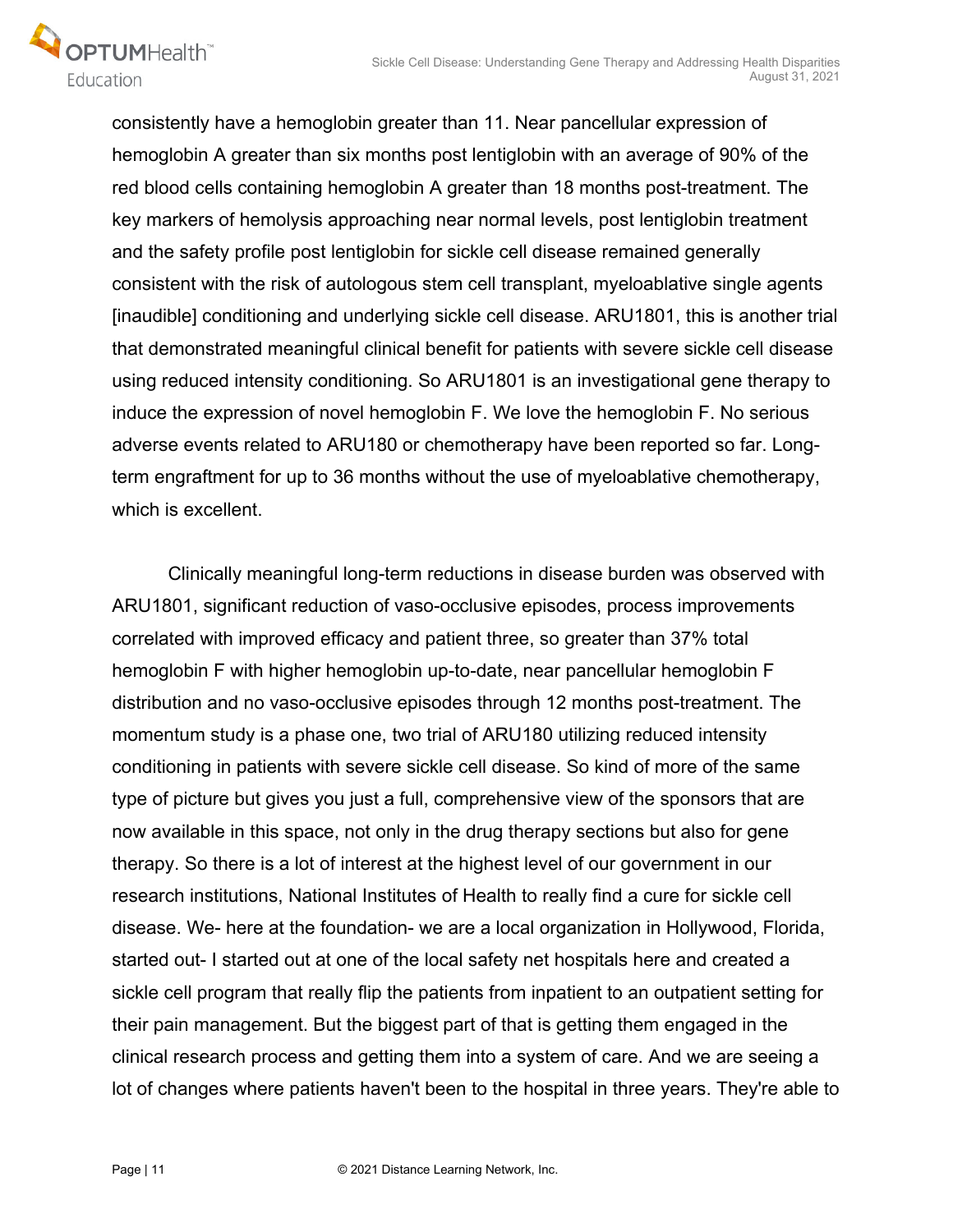

try these new therapies that the FDA has now approved. It takes a lot of patience on our end, but we are starting to see a lot of good outcomes. This last slide just shows some of the patients that we helped, our services and contact information. And so now we can move towards some questions.

 Okay. Are you able to provide information on sickle cell sickling? Is it [inaudible] sports and those with sickle cell trait? Yes. We can provide that. We also do testing on our students who are carriers. Many of them come in with dark urine. So we do test it for myoglobin versus blood in the urine. And then we educate them about hydration and really pacing themselves in sports. But yes, we can have some information for you sent to you for that. You mentioned a low nationwide utilization of hydroxyurea. Should high hydroxyurea utilization a public health priority, and what does an effective medication adherence program look like? So, yes, there's very low uptake of hydroxyurea and many reasons why the NIH has had a huge push, a whole national initiative on hydroxyurea. We even try to encourage primary care physicians to take care of the adult patients because we just sorely lack the expertise of hematologists oncologists on the adult side. So hydroxyurea is the standard of care. And if the patients participate in a trial or if they even start any other newer medications, we encourage them to maintain their hydroxyurea and we just do encourage the use of it. It reduces hospitalization rates. It improves or eliminates acute chest syndrome, reduces the pain visits that patients just don't like it a whole lot. It darkens their skin. So the females complain about that. They know it is chemotherapy drugs. So many challenges. But what does an effective medication program look like? I think one where there's real partnership with the patient. It just takes time. It takes building a trust relationship with that patient. And they do become more responsive, I found, to any of the new therapies that we're trying to introduce. But it's not always the easy, they're reluctant and we just have to keep knocking on the door until they open it, but they do open it. What are the ages of the people in these trials? Ages two up to age 25 for the gene therapy trials. They don't like to have aging population for the gene therapy. So it's relatively for a pediatric population, but there are some adults. Jonathan Tisdale [?] out of the NIH and Courtney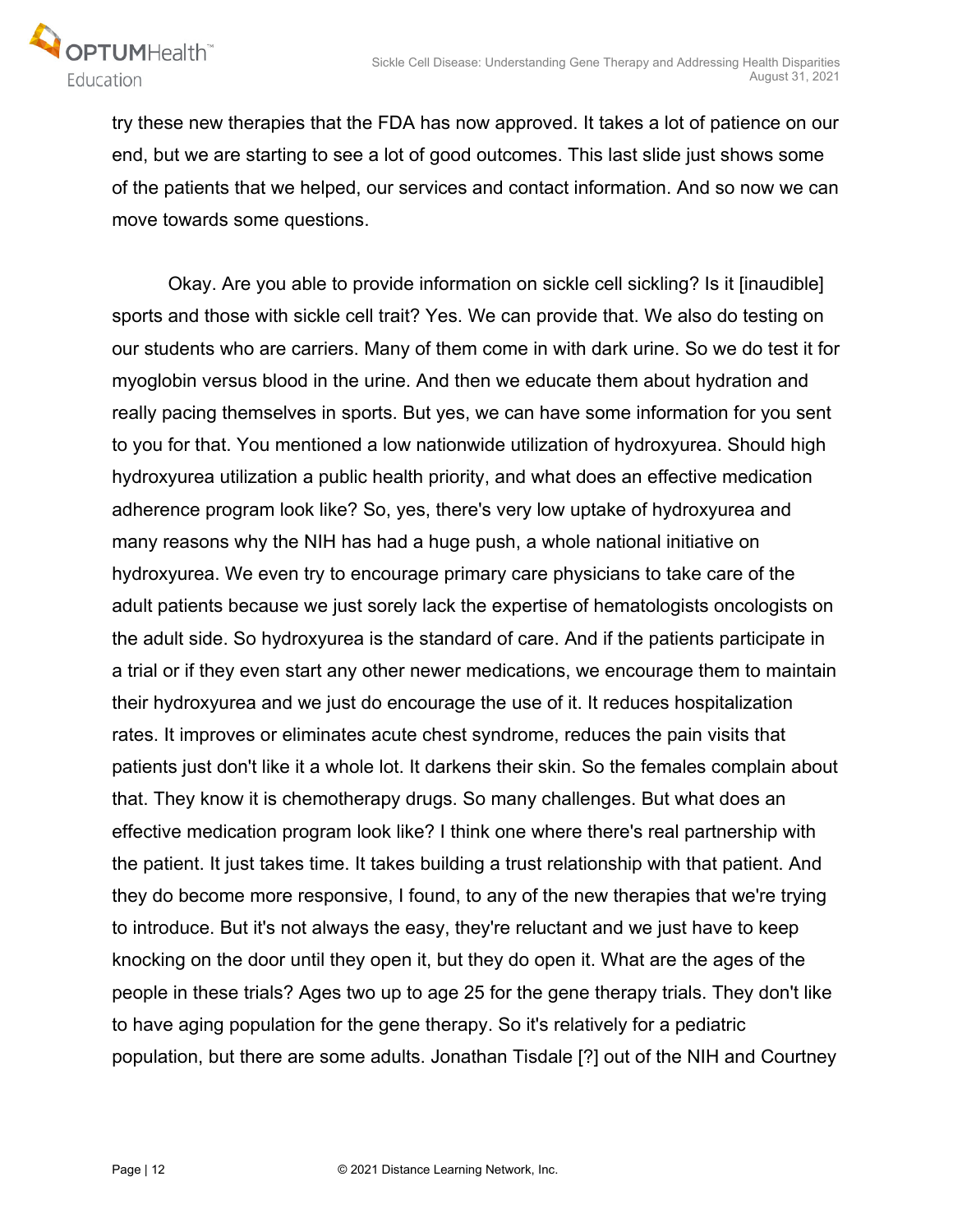

Fitzhue [?] have a great adult sickle cell trial- transplant trial. And they've had some great outcomes.

 What are the main obstacles to progressing gene therapy for sickle cell disease treatment? Well, the pediatric side of the house and the transplant doctors have to kind of get a little more aligned, I think, on the same page. I know that there's like some barriers with the pediatricians really talking a whole lot about gene therapy with the sickle cell patients. I've heard, you know, the risk-benefit, you know, if I take care of my child, she's to grow up and she can live well, why would I risk a transplant now? So I think as we continue to have more improved outcomes, less stringent type of conditioning or no conditioning at all, then I think we'll be more open to transplant in sickle cell versus not. Disease versus trait, have you seen those with trait experienced pain? Yes, we actually have, and that always kind of creates the conundrum because the ideas that people with trait can never have pain, but we do look at that hemoglobin evaluation carefully and some patients do have a very high percentage of S and are still considered carrier. So I think just a good medical history and a good overall assessment, just to make sure that we ruled everything out, but we have seen patients with trait who experienced pain.

 Are there any costs involved? Is gene therapy covered by insurance? Well, we're involved with the [inaudible] with Emory university. We have one patient, he's on the standard of care. Since we're not a transplant center, our patients couldn't go for a transplant unless the donor search came back positive, and then he could go up to the university of Florida. But transplant- what Dr. Chris [?] at Emory was able to do with campaign to CMS and Medicaid, and was able to get approval for reimbursement for transplant by Medicaid. So they're very, very exciting. Let's see. How best could people with sickle cell disease cope with the COVID-19 Delta variant? Well, the ones that want to be vaccinated have been, so that's how they're coping with it. And the ones that are resistant like the rest of the people in the US just because they have sickle cell doesn't mean that they're not going to be resistant or think like everybody else. So they're as just resistant as those who are resistant. So we have various educational campaigns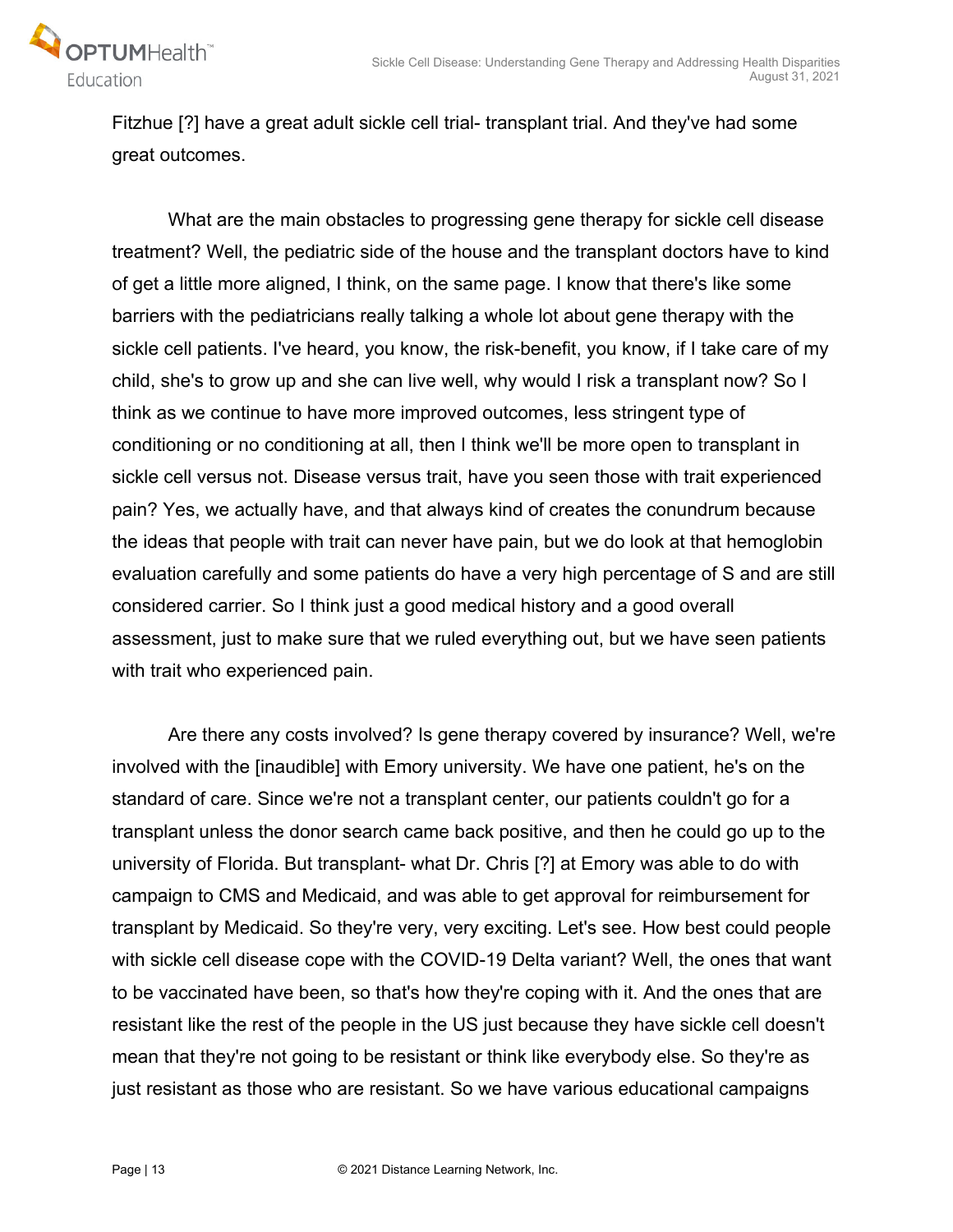

and public gift cards and all kinds of things that we're trying to do to encourage vaccination awareness and uptake. Let's see. What would you consider the modern standard therapy for adult sickle cell patients at this time? Well, absolutely looking at these new FDA approved therapies, what we do hear at our center, one is that we get the biomarker assessment on all of our patients. So we have VCAM p-selectin data. We can see- and also red blood cell rheology data. The red blood cell rheology allows us to assess at three minutes and then at 10 minutes, how functional the red blood cell is.

 So in other words [inaudible] And so if we see a high life rate, then that patient may be a candidate for voxelotor. If we see a lot of critical values in VCAM and pselectin, the inflammatory biomarkers in those patients will more likely respond to Adakveo or crizanlizumab. So for the adult, we are recommending these treatments, these new therapies in addition to hydroxyurea. So if they have been on hydroxyurea, we maintain them on hydroxyurea and then add on these other medications. Hydration, always and vitamin therapy. Many of the patients are deficient in vitamins. So we are now looking at some nutritional, what can we do in terms of enhancing the nutrition of these patients and Endari is actually one of those medications that can enhance their nutrition as well. What is the success rate with gene therapy? Yes, we're looking at 75% and 93% success rate. So disease-free rate or the individual looks like a sickle cell carrier status versus sickle cell disease. What is the perception and interest in gene therapy from the sickle cell community? Very high, very hopeful and confusing because when they start- when the patients and family start asking questions, they're sort of turned away because they don't have severe disease. We just need to start getting a lot of education out there, but the families are very interested. Even if they're hesitant at first, they want to know a lot about it. It's incumbent on us to really start to provide this information. Is it difficult to find donors? Yes, it is difficult to find donors, which is why some of the conditioning will be helpful if we don't have less stringent- don't have a stringent conditioning. Do carriers undergo any treatment at all since they are susceptible to pain as well? We have not treated anyone, who's a carrier with how we treat someone with hemoglobin SS or beta thal zero or any of the sickle cell variant. We